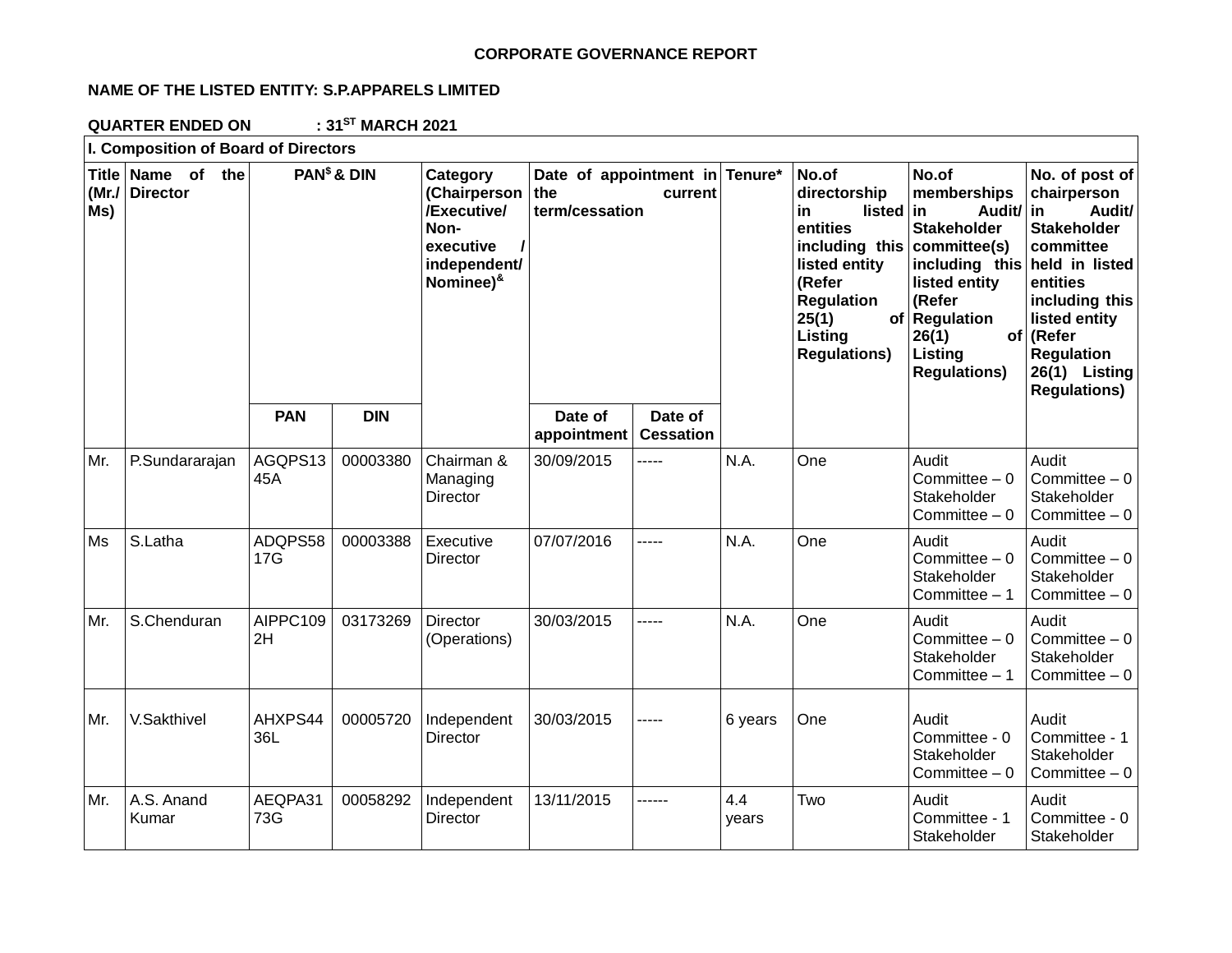|     |                                  |                |          |                         |            |        |              |     | Committee $-0$                                          | $\vert$ Committee $-0 \vert$                                                         |
|-----|----------------------------------|----------------|----------|-------------------------|------------|--------|--------------|-----|---------------------------------------------------------|--------------------------------------------------------------------------------------|
| Mr. | C.R.Rajagopal                    | ADNPR67<br>88C | 08853688 | Independent<br>Director | 13/11/2015 | ------ | 0.6<br>vears | One | Audit<br>Committee - 1<br>Stakeholder<br>Committee $-0$ | Audit<br>Committee - 0<br>Stakeholder<br>$\vert$ Committee $-1 \vert$                |
|     | Mrs.   H.Lakshmi Priya   AACPL01 | 56G            | 08858643 | Independent<br>Director | 13/11/2015 | ------ | 0.6<br>year  | One | Audit<br>Committee - 0<br>Stakeholder<br>Committee $-0$ | Audit<br>$\vert$ Committee $-0 \vert$<br>Stakeholder<br>$\vert$ Committee $-0 \vert$ |

**\$** Pan number of any director would not be displayed on the website of Stock Exchange.

**&** Category of directors means executive/non-executive/independent/nominee. If a director fits into more than one category write all categories separating them with hyphen.

\* To be filled only for Independent Director. Tenure would mean total period from which independent director is serving on Board of Directors of the listed entity in continuity without any cooling off period.

| <b>II. Composition of Committees</b>         |                                  |                                                                                         |  |  |
|----------------------------------------------|----------------------------------|-----------------------------------------------------------------------------------------|--|--|
| <b>Name of Committee</b>                     | <b>Name of Committee members</b> | Category<br>(Chairperson/Executive/Non-<br>Executive/Independent/Nominee) <sup>\$</sup> |  |  |
| 1. Audit Committee                           | 1.Mr.V.Sakthivel                 | Independent Director - Chairman                                                         |  |  |
|                                              | 2. Mr.C.R.Rajagopal              | Independent Director                                                                    |  |  |
|                                              | 3.Mr.A.S.Anand Kumar             | Independent Director                                                                    |  |  |
| 2. Nomination & Remuneration Committee       | 1.Mr. C.R. Rajagopal             | Independent Director - Chairman                                                         |  |  |
|                                              | 2.Mr.V.Sakthivel                 | Independent Director                                                                    |  |  |
|                                              | 3.Mr. H.Lakshmi Priya            | Independent Director                                                                    |  |  |
| 3. Risk Management Committee (if applicable) | 1.Mr.P.Sundararajan              | Managing Director - Chairman                                                            |  |  |
|                                              | 2.Mr. C.R.Rajagopal              | Independent Director                                                                    |  |  |
|                                              | 3.Mr.S.Chenduran                 | Director (Operations)                                                                   |  |  |
| 4. Stakeholders Relationship Committee       | 1.Mr. C.R. Rajagopal             | Independent Director - Chairman                                                         |  |  |
|                                              | 2.Mrs.S.Latha                    | <b>Executive Director</b>                                                               |  |  |
|                                              | 3.Mr.S.Chenduran                 | Director (Operations)                                                                   |  |  |
| 5. Corporate Social Responsibility Committee | 1.Mr. P.Sundararajan             | Managing Director - Chairman                                                            |  |  |
|                                              | 2.Mrs.S.Latha                    | <b>Executive Director</b>                                                               |  |  |
|                                              | 3.Mr. V.Sakthivel                | Independent Director                                                                    |  |  |

<sup>&</sup> Category of directors means executive/non-executive/independent/nominee. If a director fits into more than one category write all categories separating them with hyphen.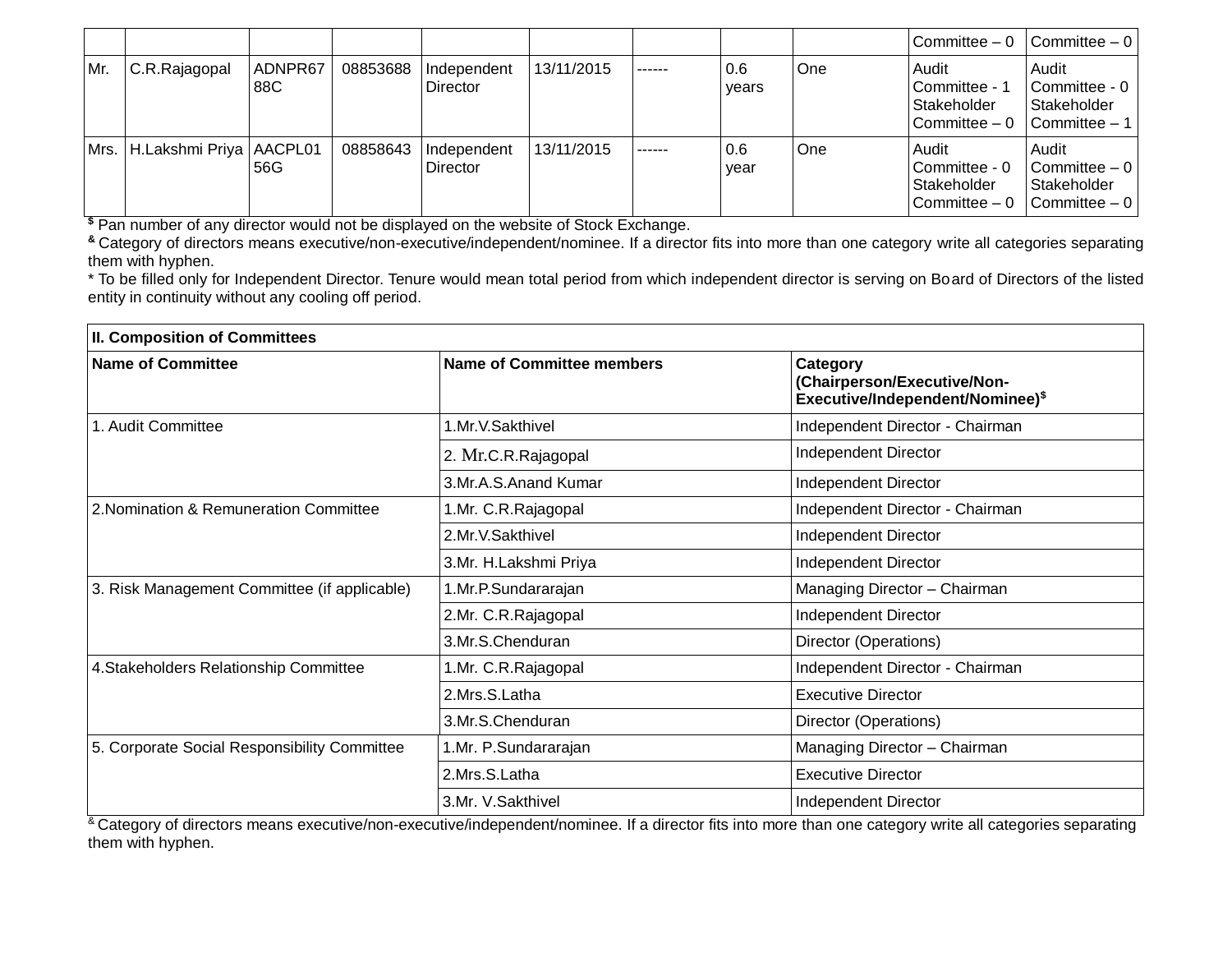| <b>III. Meeting of Board of Directors</b>              |                                                        |                                                                |  |  |
|--------------------------------------------------------|--------------------------------------------------------|----------------------------------------------------------------|--|--|
| Date(s) of Meeting (if any) in the previous<br>quarter | Date(s) of Meeting (if any) in the relevant<br>quarter | Maximum gap between any two consecutive (in<br>number of days) |  |  |
| 11/11/2020                                             | 13/02/2021                                             | 93 days gap between 11.11.2020 and 13.02.2021                  |  |  |
|                                                        |                                                        |                                                                |  |  |

| <b>IV. Meeting of Committees</b>                               |                                                       |                                                                |                                                                           |  |  |
|----------------------------------------------------------------|-------------------------------------------------------|----------------------------------------------------------------|---------------------------------------------------------------------------|--|--|
| Date(s) of meeting of the<br>committee in the relevant quarter | <b>Whether requirement of Quorum</b><br>met (details) | Date(s) of meeting of the<br>committee in the previous quarter | Maximum gap between any two<br>consecutive meetings in number<br>of days* |  |  |
| <b>Audit Committee</b>                                         |                                                       |                                                                |                                                                           |  |  |
| 13/02/2021                                                     | Yes                                                   | 11/11/2020                                                     | 93 days                                                                   |  |  |
| Stakeholders Relationship<br>Committee                         |                                                       |                                                                |                                                                           |  |  |
| 10/10/2020                                                     | Yes                                                   | 11/01/2021                                                     | 102 days                                                                  |  |  |
| &<br>Remuneration<br>Nomination<br>Committee                   |                                                       |                                                                | -----                                                                     |  |  |
| 12/02/2021                                                     | Yes                                                   | <b>NA</b>                                                      |                                                                           |  |  |
| <b>Risk Management Committee</b>                               |                                                       |                                                                |                                                                           |  |  |
| 12/02/2021                                                     | Yes                                                   | <b>NA</b>                                                      | -----                                                                     |  |  |
| <b>Corporate Social Responsibility</b><br>Committee            | Yes                                                   | <b>NA</b>                                                      | ----                                                                      |  |  |
| 13/02/2021                                                     |                                                       |                                                                |                                                                           |  |  |
| Independent Directors Meeting<br>12/02/2021                    | Yes                                                   | <b>NA</b>                                                      | ----                                                                      |  |  |
| Independent Directors Meeting                                  | Yes                                                   | <b>NA</b>                                                      | $- - - -$                                                                 |  |  |
| 12/02/2021                                                     |                                                       |                                                                |                                                                           |  |  |

\*This information has to be mandatorily be given for audit committee, for rest of the committees giving this information is optional.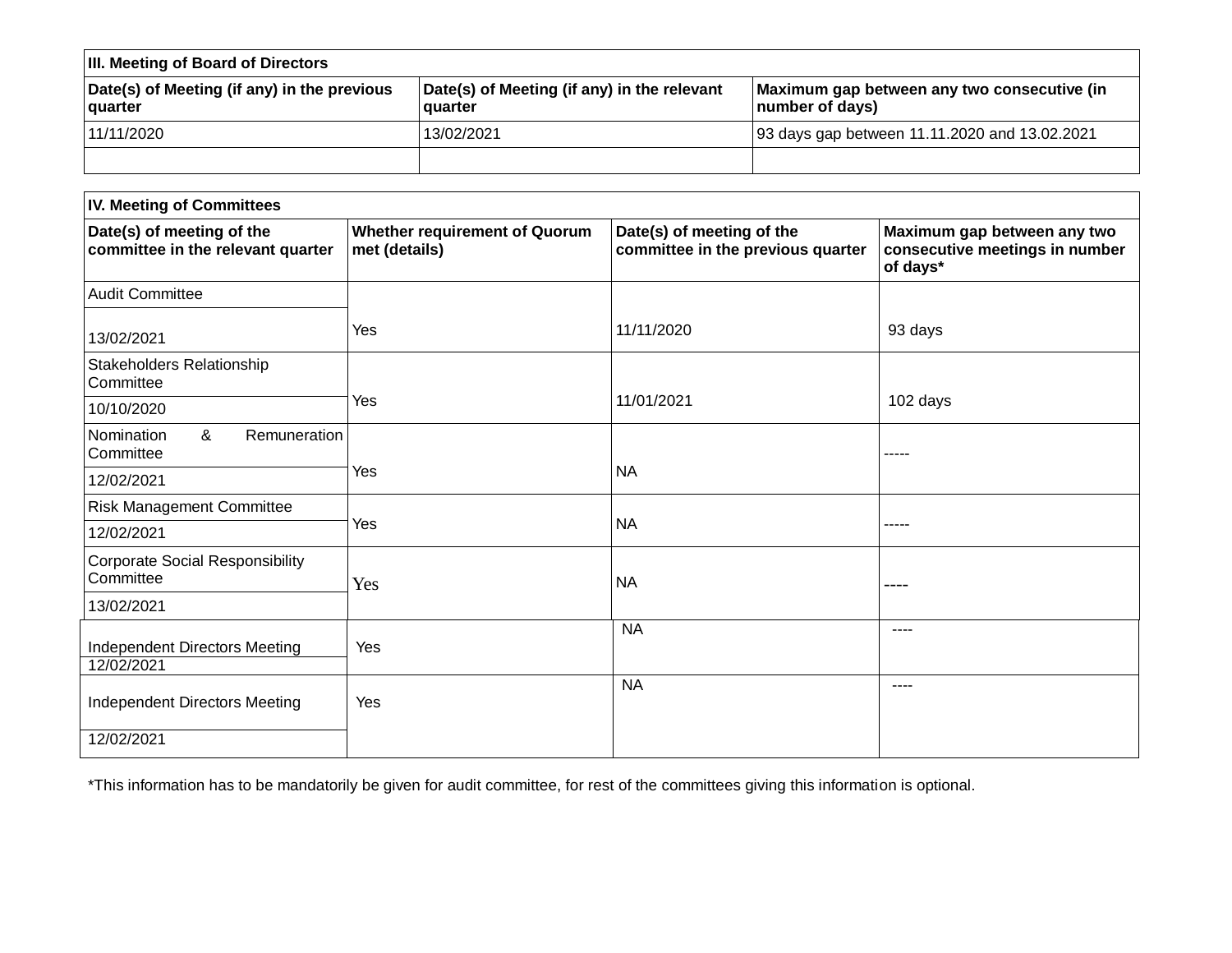| <b>V. Related Party Transactions</b>                                                                      |                                                           |
|-----------------------------------------------------------------------------------------------------------|-----------------------------------------------------------|
| <b>Subject</b>                                                                                            | Compliance Status (Yes/No/NA) <sup>refer note below</sup> |
| Whether prior approval of audit committee obtained                                                        | Yes                                                       |
| Whether shareholder approval obtained for material RPT                                                    | NA                                                        |
| Whether details of RPT entered into pursuant to omnibus approval have been reviewed by Audit<br>Committee | Yes                                                       |

### **Note:**

1. In the column "Compliance Status", compliance or non-compliance may be indicated by Yes/No/N.A. For Example, if the board has been composed in accordance with the requirements of Listing Regulations, "Yes" may be indicated. Similarly, in case the Listed Entity has no related party transactions, the words "N.A." may be indicated.

2. If status is "No" details of non-compliance may be given here.

### **VI. Affirmations**

1. The Composition of Board of Directors is in terms of SEBI (Listing obligations and Disclosure Requirements) Regulations, 2015. - Yes

2. The composition of the following committees is in terms of SEBI (Listing obligations and Disclosure Requirements) Regulations, 2015

- a. Audit Committee Yes
- b. Nomination & Remuneration Committee Yes
- c. Stakeholders relationship Committee Yes
- d. Risk Management Committee (applicable to the top 500 listed entities) NA

3. The committee members have been made aware of their powers, role and responsibilities as specified in SEBI (Listing obligations and Disclosure Requirements) Regulations, 2015. - Yes

4. The meetings of the board of directors and the above committees have been conducted in the manner as specified in SEBI (Listing obligations and Disclosure Requirements) Regulations, 2015. - Yes

5. a. This report and/or the report submitted in the previous quarter has been placed before Board of Directors. - Yes

b. Any comments/observations/advance of Board of Directors may be mentioned here. - ---

### **For S.P.Apparels Limited**

**Sd/-**

**K.Vinodhini Company Secretary and Compliance Officer**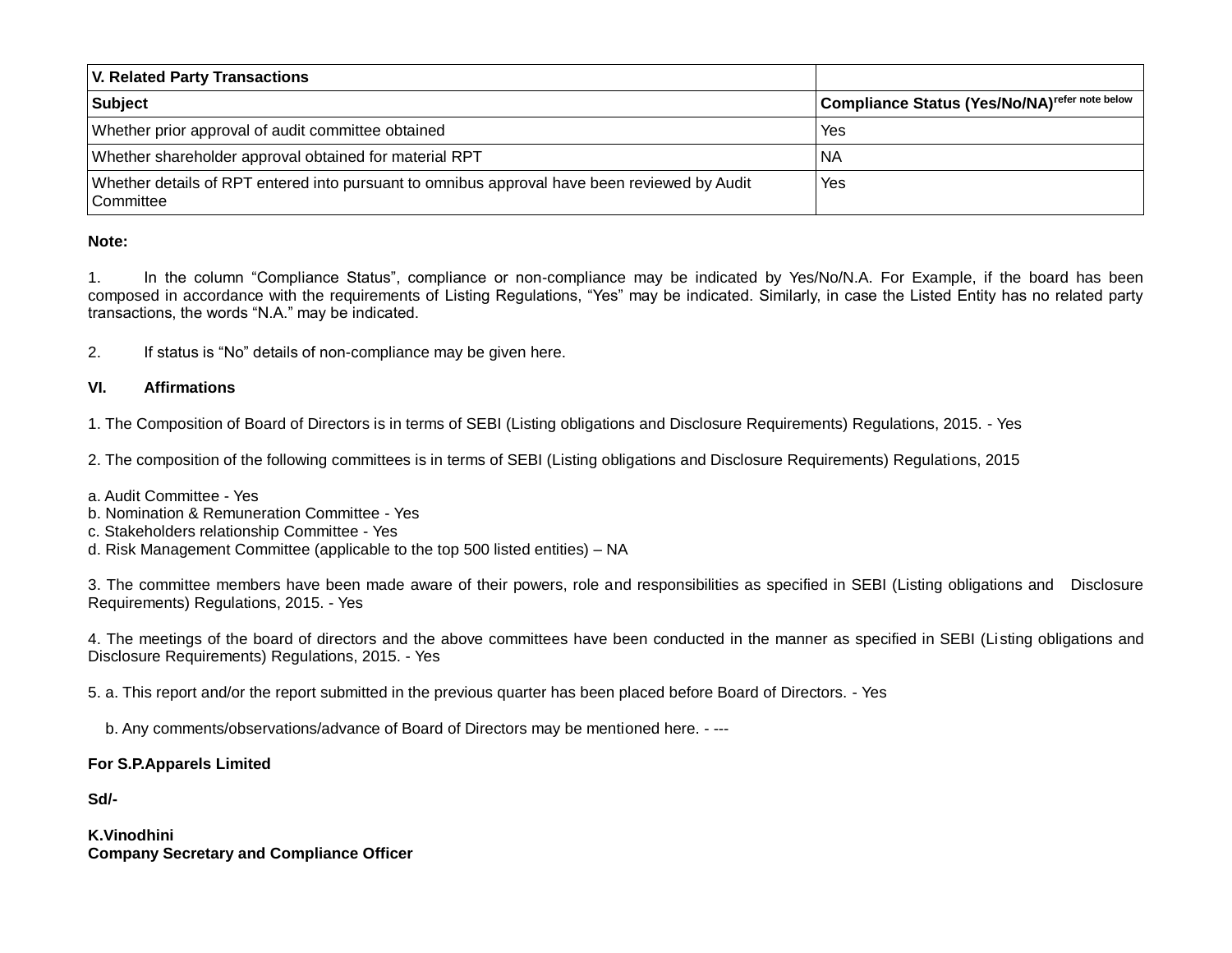#### **Format to be submitted by listed entity at the end of Financial Year 2019-20 (For the Whole of Financial Year)**

| I. Disclosure on website in terms of Listing Regulations                                                                                                                                   |                                                       |  |  |  |
|--------------------------------------------------------------------------------------------------------------------------------------------------------------------------------------------|-------------------------------------------------------|--|--|--|
| <b>Item</b>                                                                                                                                                                                | <b>Compliance status (Yes/No/NA)</b> refer note below |  |  |  |
|                                                                                                                                                                                            |                                                       |  |  |  |
| Details of business                                                                                                                                                                        | Yes                                                   |  |  |  |
| Terms and conditions of appointment of independent directors                                                                                                                               | Yes                                                   |  |  |  |
| Composition of various committees of board of directors                                                                                                                                    | Yes                                                   |  |  |  |
| Code of conduct of board of directors and senior management<br>personnel                                                                                                                   | Yes                                                   |  |  |  |
| Details of establishment of vigil mechanism/ Whistle Blower policy                                                                                                                         | Yes                                                   |  |  |  |
| Criteria of making payments to non-executive directors                                                                                                                                     | Yes                                                   |  |  |  |
| Policy on dealing with related party transactions                                                                                                                                          | Yes                                                   |  |  |  |
| Policy for determining 'material' subsidiaries                                                                                                                                             | Yes                                                   |  |  |  |
| Details of familiarization programmes imparted to independent<br>directors                                                                                                                 | Yes                                                   |  |  |  |
| Contact information of the designated officials of the listed entity who<br>are responsible for assisting and handling investor grievances                                                 | Yes                                                   |  |  |  |
| email address for grievance redressal and other relevant details                                                                                                                           | Yes                                                   |  |  |  |
| <b>Financial results</b>                                                                                                                                                                   | Yes                                                   |  |  |  |
| Shareholding pattern                                                                                                                                                                       | Yes                                                   |  |  |  |
| Details of agreements entered into with the media companies and/or<br>their associates                                                                                                     | <b>NA</b>                                             |  |  |  |
| Schedule of analyst or institutional investor meet and presentations<br>made by the listed entity to analyst or institutional investor<br>simultaneously with submission to Stock Exchange | Yes                                                   |  |  |  |
| Advertisement as per Regulation 47(1)                                                                                                                                                      | Yes                                                   |  |  |  |
| Credit Rating or revision in credit rating obtained                                                                                                                                        | Yes                                                   |  |  |  |
| Separate audited financials of Listed Entity of each subsidiary of the<br>listed entity in respect of relevant financial Year                                                              | Yes                                                   |  |  |  |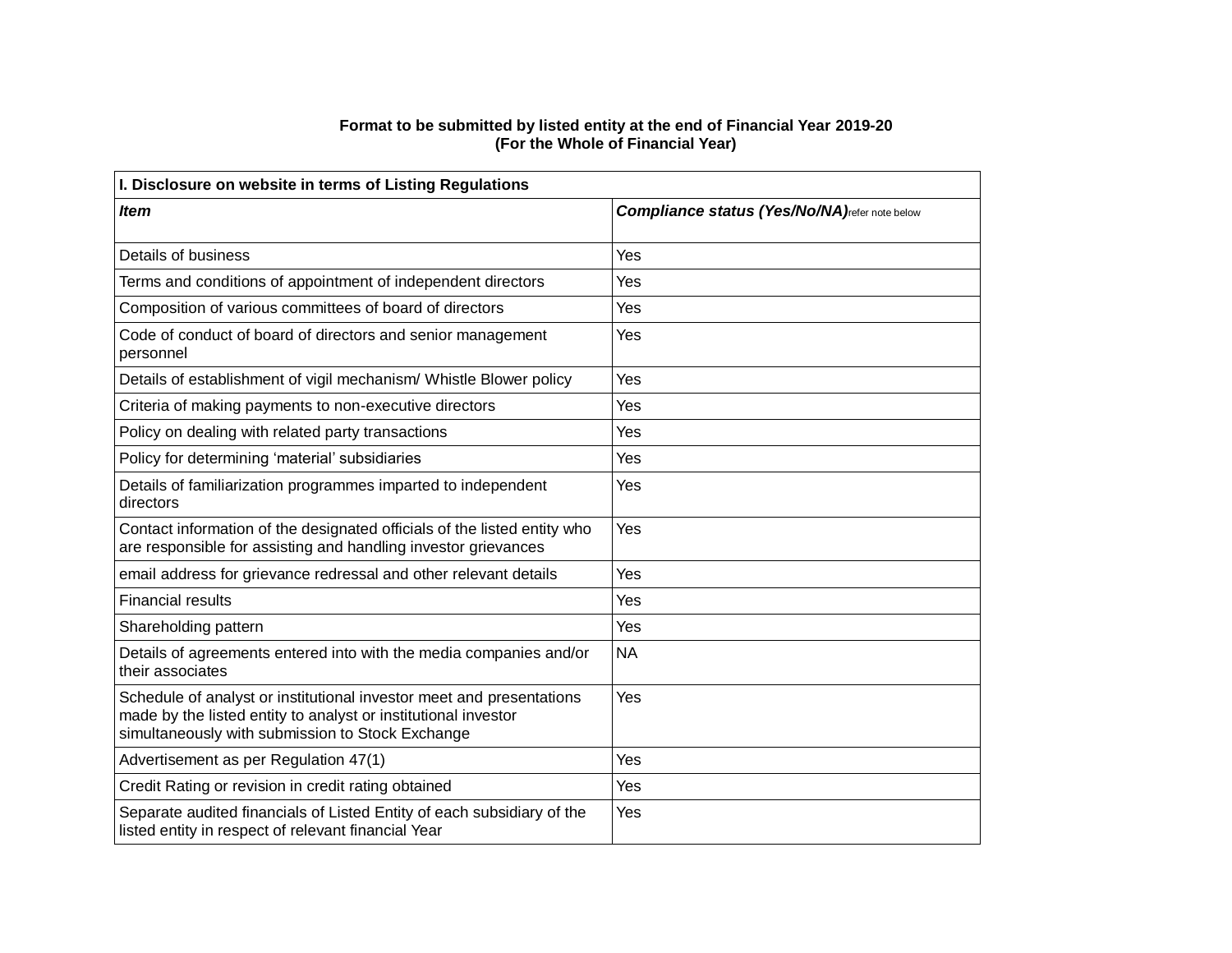| Whether Company has provided information under separate section<br>on its website as per Regulation 46(2) | Yes |
|-----------------------------------------------------------------------------------------------------------|-----|
| Materiality Policy as per Regulation 30                                                                   | Yes |
| Dividend Distribution Policy                                                                              | ΝA  |
| It is certified that these content on the website of the listed entity are<br>correct                     | Yes |
| New name and the old name                                                                                 | ΝA  |

# **II Annual Affirmations**

| <b>Particulars</b>                                                                                                   | <b>Regulation Number</b>       | <b>Compliance status (Yes/No/NA)</b> refer note below |
|----------------------------------------------------------------------------------------------------------------------|--------------------------------|-------------------------------------------------------|
| Independent director(s) have been appointed in terms of<br>specified criteria of 'independence' and/or 'eligibility' | $16(1)(b)$ & $25(6)$           | Yes                                                   |
| Board composition                                                                                                    | 17(1)                          | Yes                                                   |
| Meeting of Board of directors                                                                                        | 17(2)                          | Yes                                                   |
| Review of Compliance Reports                                                                                         | 17(3)                          | Yes                                                   |
| Plans for orderly succession for appointments                                                                        | 17(4)                          | Yes                                                   |
| Code of Conduct                                                                                                      | 17(5)                          | Yes                                                   |
| Fees/compensation                                                                                                    | 17(6)                          | Yes                                                   |
| Minimum Information                                                                                                  | 17(7)                          | Yes                                                   |
| <b>Compliance Certificate</b>                                                                                        | 17(8)                          | Yes                                                   |
| Risk Assessment & Management                                                                                         | 17(9)                          | Yes                                                   |
| Performance Evaluation of Independent Directors                                                                      | 17(10)                         | Yes                                                   |
| <b>Composition of Audit Committee</b>                                                                                | 18(1)                          | Yes                                                   |
| Meeting of Audit Committee                                                                                           | 18(2)                          | Yes                                                   |
| Composition of nomination & remuneration committee                                                                   | $19(1)$ & (2)                  | Yes                                                   |
| Composition of Stakeholder Relationship Committee                                                                    | $20(1)$ & $(2)$                | Yes                                                   |
| Composition and role of risk management committee                                                                    | 21(1), (2), (3), (4)           | Yes                                                   |
| Vigil Mechanism                                                                                                      | 22                             | Yes                                                   |
| Policy for related party Transaction                                                                                 | $23(1), (5), (6), (7)$ & $(8)$ | Yes                                                   |
| Prior or Omnibus approval of Audit Committee for all related<br>party transactions                                   | 23(2), (3)                     | Yes                                                   |